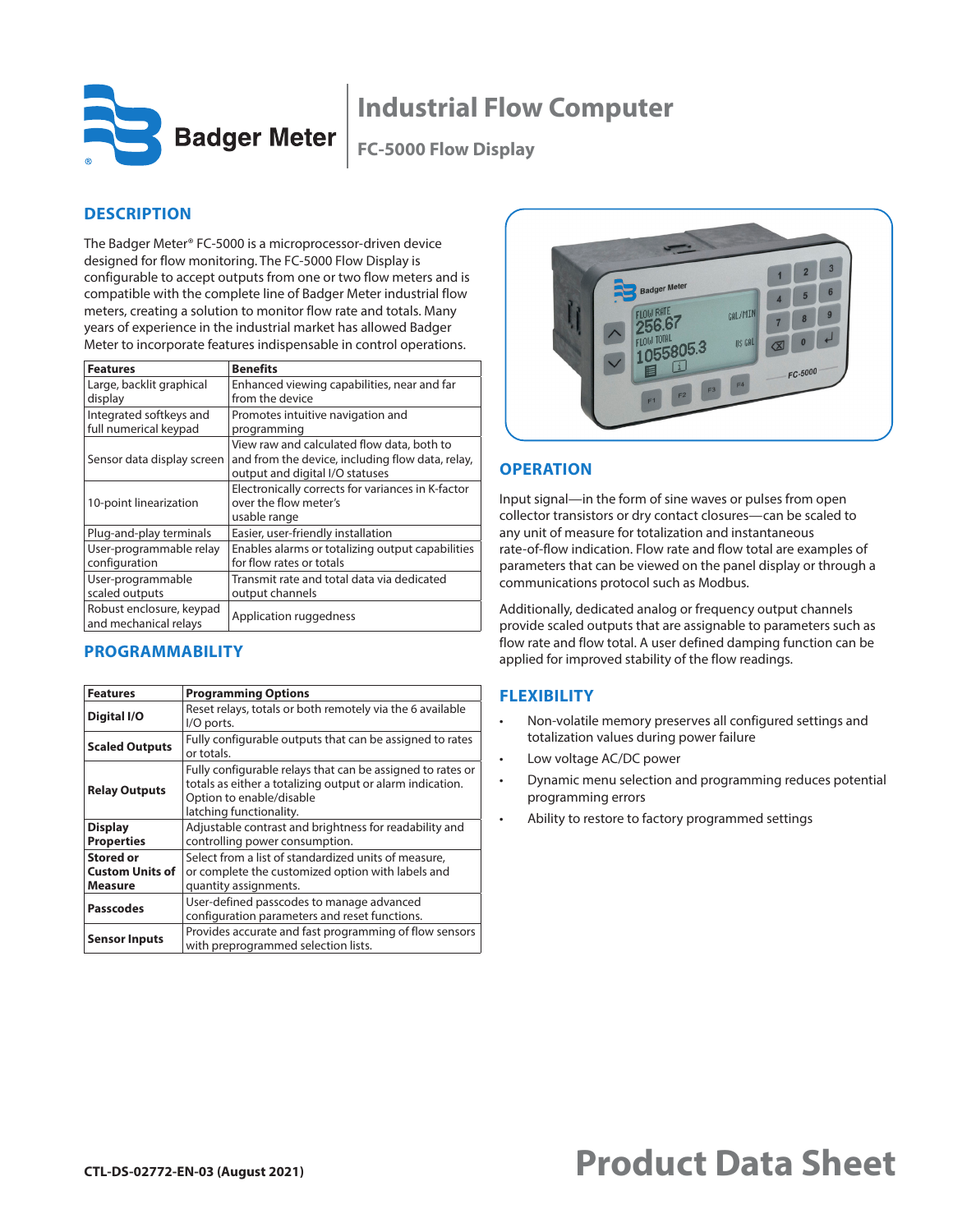## **VIEWING CAPABILITIES**

#### **Single Input Configurations**



- **Flow Total**
- Flow Rate and Flow Total

# **Dual Input Configurations**



- Flow Rate 1 or Flow Rate 2
- Flow Total 1 or Flow Total 2

• Flow Rate 1 and Flow Total 1

• Flow Rate 2 and Flow Total 2

### **EIA-485 (RS-485) NETWORK**

All FC-5000 Flow Displays come equipped with an EIA-485 (RS-485) physical layer, and use Modbus RTU protocols, selectable and programmed in the firmware. Up to 255 FC-5000 products can be run on a single daisy-chain network and be individually queried for flow rate, positive flow accumulator and other information.

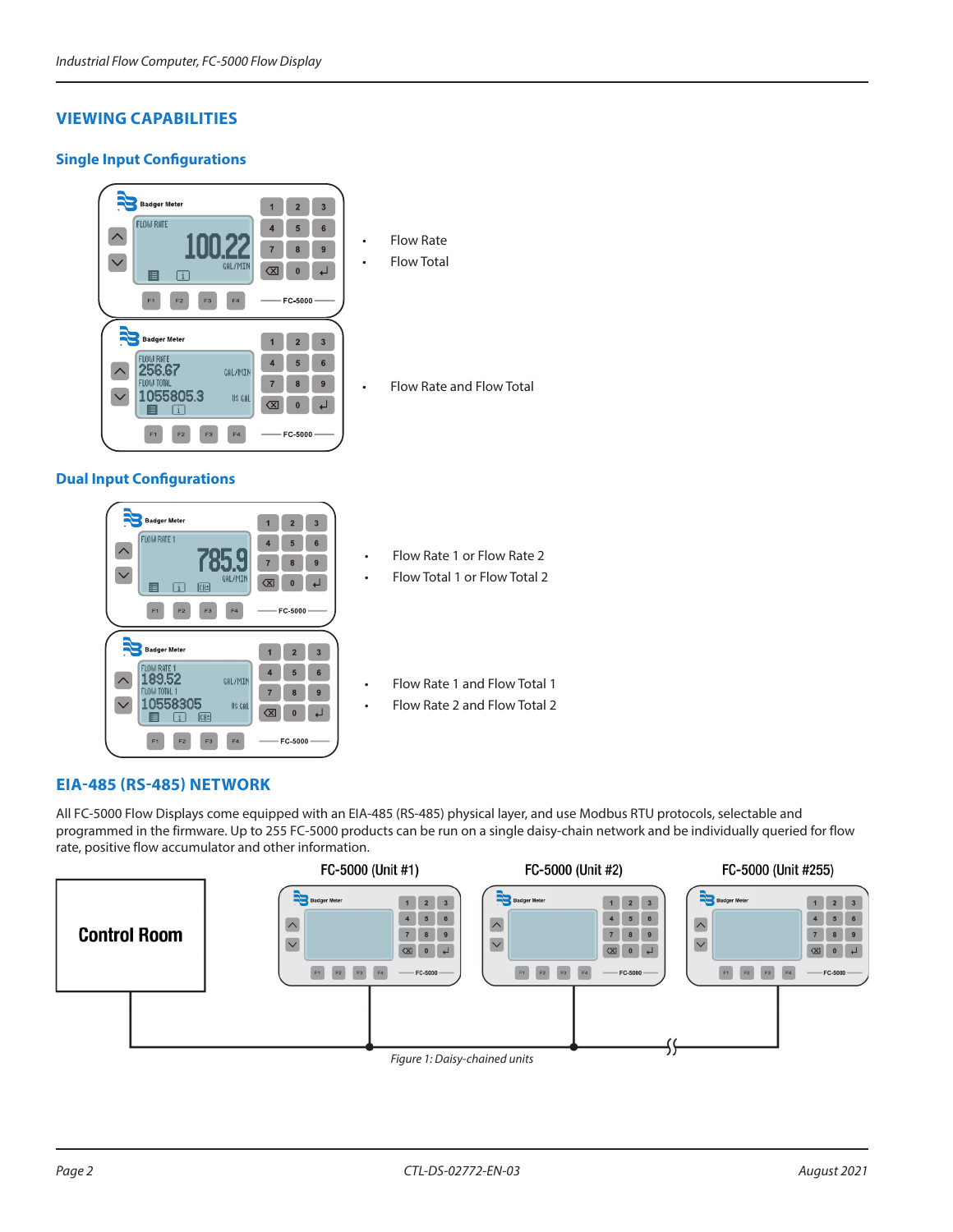## **DIMENSIONS**

#### **Panel Mount Unit**

Mounting clips can accommodate a maximum panel thickness of 1.5 in (38.1 mm).



#### **Wall Mount Unit**



|                        | А                           | B                   |                            | D                   |                      |                     |                      | н                       |
|------------------------|-----------------------------|---------------------|----------------------------|---------------------|----------------------|---------------------|----------------------|-------------------------|
|                        | <b>Height</b><br>$in.$ (mm) | Width<br>$in.$ (mm) | <b>Depth</b><br>$in.$ (mm) | Width<br>$in.$ (mm) | Height<br>$in.$ (mm) | Width<br>$in.$ (mm) | Height<br>$in.$ (mm) | Hole Dia.<br>$in.$ (mm) |
| Panel Cutout           | 2.65(67.31)                 | 5.40 (137.16)       |                            |                     |                      |                     |                      |                         |
| <b>FC-5000 Unit</b>    | 3.50 (89.00)                | 6.22 (158.00)       | 3.07 (78.00)               | 5.38 (136.65)       | 2.54 (64.52)         |                     |                      |                         |
| <b>Wall Mount Unit</b> | 9.38(238.25)                | 9.38(238.25)        | 4.88 (123.95)              | 8.00 (203.20)       | 9.56 (242.83)        | 6.00 (152.40)       | 8.75 (222.25)        | 0.31(7.87)              |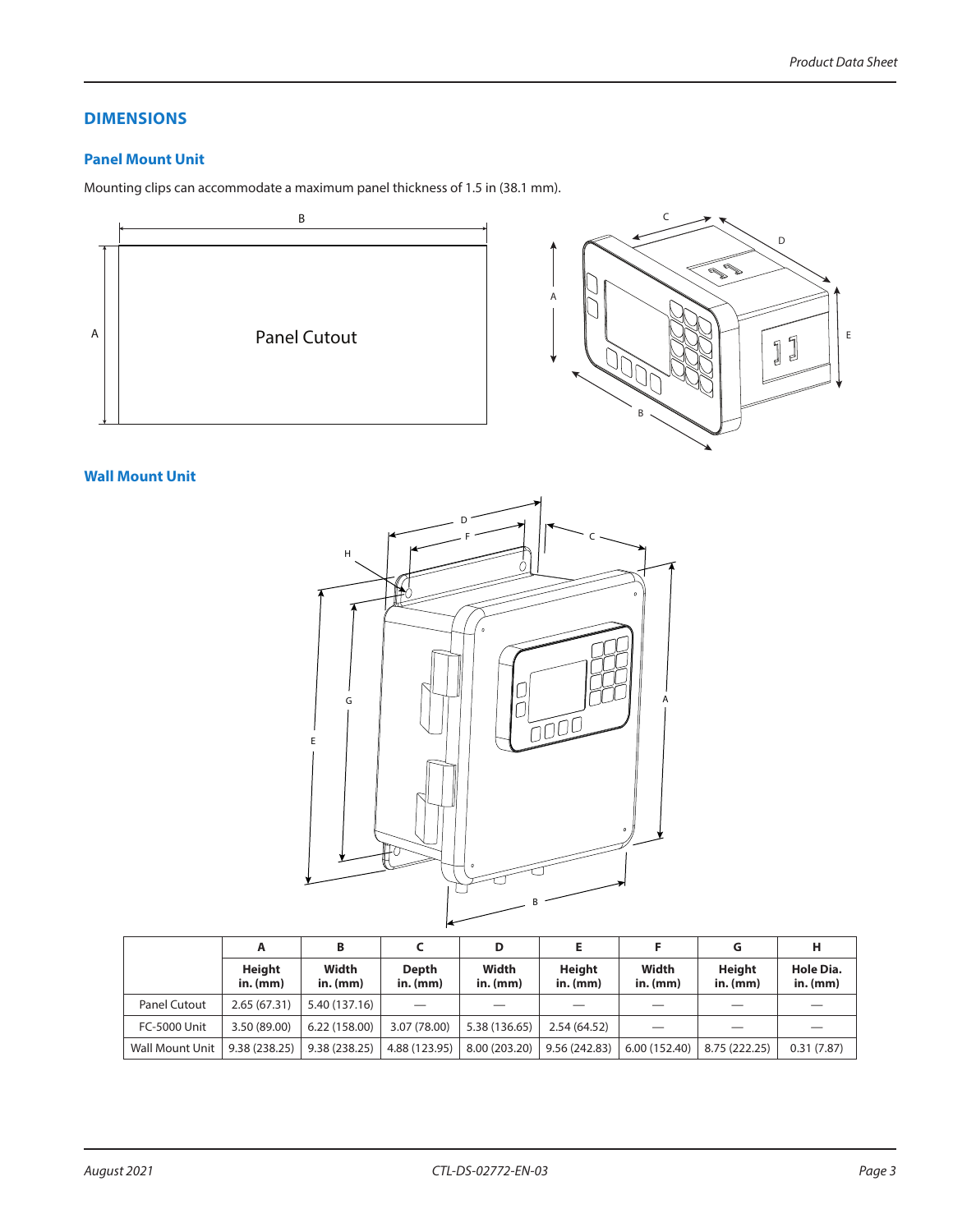### **SPECIFICATIONS**

|                         | Input range: 1040V DC and 928V AC RMS (5060 Hz)                                   |                                                              |  |  |  |  |  |
|-------------------------|-----------------------------------------------------------------------------------|--------------------------------------------------------------|--|--|--|--|--|
|                         | Maximum power consumption: 8 Watts (power supply must provide 8 watts at minimum) |                                                              |  |  |  |  |  |
| <b>Power Supply</b>     | Isolated from power ground                                                        |                                                              |  |  |  |  |  |
|                         | Over-voltage, transient and reverse polarity protected                            |                                                              |  |  |  |  |  |
|                         | Input Range: 0.3 Hz10 kHz                                                         |                                                              |  |  |  |  |  |
|                         | One (1) or two (2) independent channels                                           |                                                              |  |  |  |  |  |
|                         | Configurable as square wave 030V pulse with 2.5V threshold                        |                                                              |  |  |  |  |  |
|                         | Configurable as sine wave, zero-centered with 45 mV threshold                     |                                                              |  |  |  |  |  |
|                         | Configurable debounce                                                             |                                                              |  |  |  |  |  |
| <b>Flow Meter Input</b> | <b>Excitation Output</b>                                                          | 12V DC source                                                |  |  |  |  |  |
|                         |                                                                                   | Low: -0.31.85V DC                                            |  |  |  |  |  |
|                         | Voltage                                                                           | High: 2.525V DC                                              |  |  |  |  |  |
|                         | Impedance                                                                         | Pullup to 12V DC                                             |  |  |  |  |  |
|                         | <b>VDC Current</b>                                                                | ±50 mA, short circuit current                                |  |  |  |  |  |
|                         | <b>Response</b>                                                                   | 100 µs/3.5 ms min pulse (high/low speed)                     |  |  |  |  |  |
|                         | Two (2) independent channels                                                      |                                                              |  |  |  |  |  |
|                         | Isolated from power ground                                                        |                                                              |  |  |  |  |  |
|                         | Over-voltage, transient and reverse polarity protected                            |                                                              |  |  |  |  |  |
|                         | Output is multiplexed on the process out pins                                     |                                                              |  |  |  |  |  |
|                         |                                                                                   | Configurable to 05V, 010V or 420 mA                          |  |  |  |  |  |
| <b>Scaled Outputs</b>   |                                                                                   | Uncertainty: ±0.1% of reading                                |  |  |  |  |  |
|                         | <b>Analog Output (option A)</b>                                                   | 16-bit resolution (010V and 420 mA), 15-bit resolution (05V) |  |  |  |  |  |
|                         |                                                                                   | 200 ms, 90-10% step response                                 |  |  |  |  |  |
|                         |                                                                                   | Sourcing analog output signal                                |  |  |  |  |  |
|                         |                                                                                   | TTL, 14000 Hz, square wave                                   |  |  |  |  |  |
|                         | <b>Frequency Output (option F)</b>                                                | Uncertainty: ±0.01% reading                                  |  |  |  |  |  |
|                         |                                                                                   | Resolution: 0.01 Hz                                          |  |  |  |  |  |
|                         | Six (6) independent channels                                                      |                                                              |  |  |  |  |  |
|                         | Isolated from power ground                                                        |                                                              |  |  |  |  |  |
| Digital I/O             | Over-voltage, transient and reverse polarity protected                            |                                                              |  |  |  |  |  |
|                         | 030V as input                                                                     |                                                              |  |  |  |  |  |
|                         | Debounce                                                                          |                                                              |  |  |  |  |  |
|                         | $05V$ , TTL, 200 ms 90-10% step response, driving < 0.1 uF                        |                                                              |  |  |  |  |  |
| <b>Calculations</b>     | <b>Flow Calculation</b>                                                           | $\pm$ 0.01% uncertainty                                      |  |  |  |  |  |
|                         |                                                                                   | Adjustable FIR/IIR filtering                                 |  |  |  |  |  |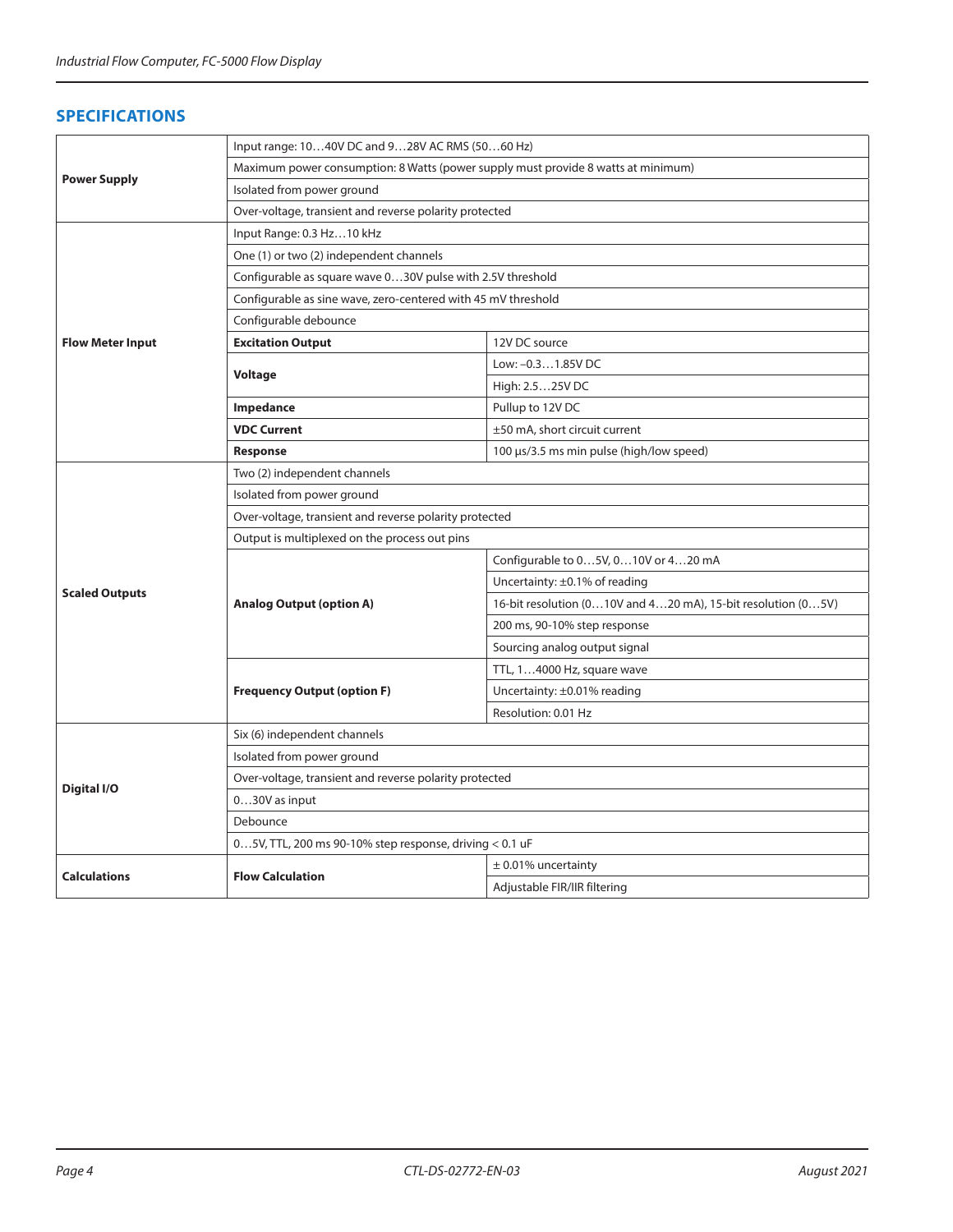|                               | Configuration Option "C"                     |                                                                       | Two (2) Form C Mechanical Relays                                                                                                                                                                                                    |                                                                        |  |  |  |
|-------------------------------|----------------------------------------------|-----------------------------------------------------------------------|-------------------------------------------------------------------------------------------------------------------------------------------------------------------------------------------------------------------------------------|------------------------------------------------------------------------|--|--|--|
| Configuration Option "A"      |                                              | One (1) Form C Mechanical Relay and One (1) Form A Solid State Relay  |                                                                                                                                                                                                                                     |                                                                        |  |  |  |
|                               | Isolated coil drivers                        |                                                                       |                                                                                                                                                                                                                                     |                                                                        |  |  |  |
|                               |                                              | Over-voltage, transient and reverse polarity protected                |                                                                                                                                                                                                                                     |                                                                        |  |  |  |
| <b>Relay Outputs</b>          | Load                                         |                                                                       |                                                                                                                                                                                                                                     | Resistive                                                              |  |  |  |
|                               |                                              | <b>Rated Carry Current</b>                                            |                                                                                                                                                                                                                                     | 5 A (N.C. or N.O.)                                                     |  |  |  |
|                               |                                              | <b>Maximum Switching Voltage</b>                                      |                                                                                                                                                                                                                                     | 250V AC, 30V DC                                                        |  |  |  |
|                               | <b>Form C Relay</b>                          | <b>Minimum Permissible Load</b>                                       |                                                                                                                                                                                                                                     | 10 mA at 5V DC                                                         |  |  |  |
|                               |                                              | <b>Coil Rating</b>                                                    |                                                                                                                                                                                                                                     | 524V DC                                                                |  |  |  |
|                               |                                              | <b>Life Expectancy</b>                                                |                                                                                                                                                                                                                                     | 5,000,000 operations                                                   |  |  |  |
|                               |                                              | <b>Switching Speed</b>                                                |                                                                                                                                                                                                                                     | On (0.25 ms), Off (0.02 ms)                                            |  |  |  |
|                               |                                              | Current Rating $(I_0)$                                                |                                                                                                                                                                                                                                     | 1 A                                                                    |  |  |  |
|                               | <b>Form A Relay</b><br>(N.O. SPST)           | Maximum Output Voltage (V <sub>o</sub> )                              |                                                                                                                                                                                                                                     | 60V                                                                    |  |  |  |
|                               |                                              | Output On-Resistance (R <sub>(ON)</sub> )                             |                                                                                                                                                                                                                                     | 0.5 Ohms (Ω) @ $I_F = 5$ mA, $I_o = 1$ A                               |  |  |  |
|                               |                                              | Output Withstand Voltage (V <sub>O(OFF)</sub> )                       |                                                                                                                                                                                                                                     | 60-65V @ $V_F = 0.8V$ , $I_o = 250 \mu A$ , $T_A = 77^\circ$ F (25° C) |  |  |  |
|                               | <b>Network Types/Communication Protocols</b> |                                                                       |                                                                                                                                                                                                                                     | Modbus RTU, Modbus ASCII or BACnet                                     |  |  |  |
|                               | <b>Physical Layer</b>                        |                                                                       |                                                                                                                                                                                                                                     | EIA-485 (RS-485)                                                       |  |  |  |
| <b>Network Communications</b> | <b>Baud Rates</b>                            |                                                                       |                                                                                                                                                                                                                                     | 1200115.2K                                                             |  |  |  |
|                               | Two-wire (half-duplex)                       |                                                                       |                                                                                                                                                                                                                                     |                                                                        |  |  |  |
|                               | Over-voltage/ESD Protection                  |                                                                       |                                                                                                                                                                                                                                     |                                                                        |  |  |  |
|                               | Isolated from power ground                   |                                                                       |                                                                                                                                                                                                                                     |                                                                        |  |  |  |
|                               | USB (HOST)                                   |                                                                       |                                                                                                                                                                                                                                     | Type-A Receptacle   Currently not supported                            |  |  |  |
| <b>USB Communications</b>     | USB (DEVICE)                                 |                                                                       |                                                                                                                                                                                                                                     | Mini-B Receptacle (used for field updates)                             |  |  |  |
|                               | Over-voltage/ESD/transient protected         |                                                                       |                                                                                                                                                                                                                                     |                                                                        |  |  |  |
|                               | <b>Keypad</b>                                |                                                                       |                                                                                                                                                                                                                                     | Membrane overlay, domed tactile response keys                          |  |  |  |
| <b>Display/User interface</b> | <b>Display</b>                               |                                                                       |                                                                                                                                                                                                                                     | $128 \times 64$ pixel LCD graphical display, LED backlit               |  |  |  |
|                               |                                              | Protected from EMI/RFI                                                |                                                                                                                                                                                                                                     |                                                                        |  |  |  |
|                               |                                              | Keypad interface is protected from ESD                                |                                                                                                                                                                                                                                     |                                                                        |  |  |  |
|                               | <b>Pollution Degree</b>                      |                                                                       | $\overline{2}$                                                                                                                                                                                                                      |                                                                        |  |  |  |
|                               | <b>Altitude Restriction</b>                  |                                                                       | Up to 2000 m (6561 ft)                                                                                                                                                                                                              |                                                                        |  |  |  |
| <b>Environmental Ratings</b>  | <b>Over-Voltage Rating</b>                   |                                                                       | Category II (CAT II)                                                                                                                                                                                                                |                                                                        |  |  |  |
|                               | Ambient Temperature Range                    |                                                                       | $32130^{\circ}$ F (055° C)                                                                                                                                                                                                          |                                                                        |  |  |  |
|                               | <b>Storage Temperature Range</b>             |                                                                       | $-40160$ °F $(-4070$ °C)                                                                                                                                                                                                            |                                                                        |  |  |  |
|                               | <b>Humidity</b>                              |                                                                       |                                                                                                                                                                                                                                     | 085%, non-condensing                                                   |  |  |  |
| <b>Weights (Approx.)</b>      | <b>Panel Mount</b>                           |                                                                       | 1.25 lb (0.57 kg)                                                                                                                                                                                                                   |                                                                        |  |  |  |
|                               | <b>Wall Mount (Including Unit)</b>           |                                                                       | 4.54 lb (2.06 kg)                                                                                                                                                                                                                   |                                                                        |  |  |  |
| <b>Operator Functions</b>     |                                              | Unlatch Relays, Reset Totalizers, Unlatch Relays and Reset Totalizers |                                                                                                                                                                                                                                     | Max 8 (7 with decimal)                                                 |  |  |  |
|                               | <b>Maximum Displayed Digits</b>              |                                                                       | Rates                                                                                                                                                                                                                               |                                                                        |  |  |  |
|                               | <b>Resolution/Display Precision</b>          |                                                                       | Max 9 (8 with decimal)<br><b>Totals</b><br>Configurable, 04                                                                                                                                                                         |                                                                        |  |  |  |
| <b>Parameters</b>             | <b>Volumetric Flow Rate Units</b>            |                                                                       | US Gallons (US GAL), Imperial Gallons (I GAL),                                                                                                                                                                                      |                                                                        |  |  |  |
|                               |                                              | Seconds (S), Minute (MIN), Hour (H), Day (D)                          | Mega US Gallons (US MGAL), Mega Imperial Gallons (I MGAL),                                                                                                                                                                          |                                                                        |  |  |  |
|                               | <b>Volumetric Flow Total Units</b>           |                                                                       | Liters (L), Mega Liters (ML), Cubic Meters (M <sup>3</sup> ), Cubic Feet (FT <sup>3</sup> ),<br>Acre Feet (AC-FT), Oil Barrels (OBBL), Liquid Barrels (LBBL),<br>US Ounces (US OZ), Imperial Ounces (I OZ), Custom (user-specified) |                                                                        |  |  |  |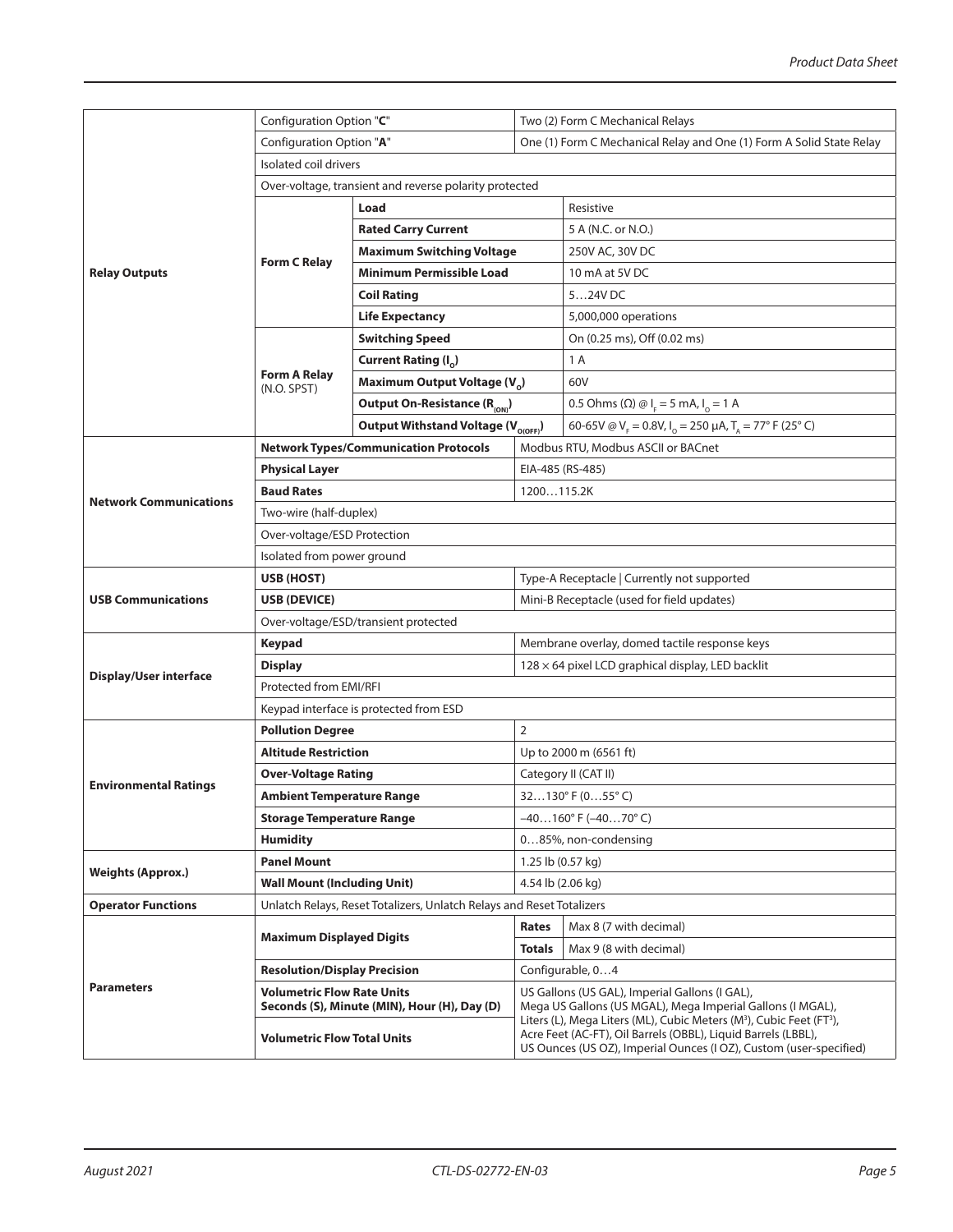# **PART NUMBER CONSTRUCTION**

| <b>FC-5000 Flow Display</b>                          | FD             |   |   | 6 |   |   |
|------------------------------------------------------|----------------|---|---|---|---|---|
| <b>Frequency Output</b>                              |                |   |   |   |   |   |
| <b>FUNCTION</b>                                      |                |   |   |   |   |   |
| <b>Flow Display</b>                                  | FD             |   |   |   |   |   |
| <b>SENSOR INPUTS</b>                                 |                |   |   |   |   |   |
| One Pulse                                            | P <sub>0</sub> |   |   |   |   |   |
| <b>Two Pulse</b>                                     | P <sub>3</sub> |   |   |   |   |   |
| <b>SCALED OUTPUTS</b>                                |                |   |   |   |   |   |
| <b>Two Frequency Outputs</b>                         |                | F |   |   |   |   |
| <b>RELAY OUTPUTS</b>                                 |                |   |   |   |   |   |
| One Form C Relay / One Form A Relay                  |                |   | A |   |   |   |
| Two Form C Relays                                    |                |   |   |   |   |   |
| <b>DIGITAL INPUTS/OUTPUTS</b>                        |                |   |   |   |   |   |
| Six Programable Inputs/Outputs                       |                |   |   | 6 |   |   |
| <b>COMMUNICATIONS</b>                                |                |   |   |   |   |   |
| EIA-485(RS-485); Modbus; BACnet; USB                 |                |   |   |   | A |   |
| <b>MOUNTING METHOD</b>                               |                |   |   |   |   |   |
| <b>Panel Mount</b>                                   |                |   |   |   |   | P |
| Wall Mount   Includes NEMA 4X (IP67) Rated Enclosure |                |   |   |   |   | W |

| <b>FC-5000 Flow Display</b>                          |    |                |   |   |   |   |   |
|------------------------------------------------------|----|----------------|---|---|---|---|---|
|                                                      |    |                |   |   | 6 |   |   |
| <b>Analog Output</b>                                 |    |                |   |   |   |   |   |
| <b>FUNCTION</b>                                      |    |                |   |   |   |   |   |
| <b>Flow Display</b>                                  | FD |                |   |   |   |   |   |
| <b>SENSOR INPUTS</b>                                 |    |                |   |   |   |   |   |
| One Pulse                                            |    | P <sub>1</sub> |   |   |   |   |   |
| <b>Two Pulse</b>                                     |    | P <sub>2</sub> |   |   |   |   |   |
| <b>SCALED OUTPUTS</b>                                |    |                |   |   |   |   |   |
| <b>Two Analog Outputs</b>                            |    |                | Α |   |   |   |   |
| <b>RELAY OUTPUTS</b>                                 |    |                |   |   |   |   |   |
| One Form C Relay / One Form A Relay                  |    |                |   | A |   |   |   |
| Two Form C Relays                                    |    |                |   |   |   |   |   |
| <b>DIGITAL INPUTS/OUTPUTS</b>                        |    |                |   |   |   |   |   |
| Six Programable Inputs/Outputs                       |    |                |   |   | 6 |   |   |
| <b>COMMUNICATIONS</b>                                |    |                |   |   |   |   |   |
| EIA-485(RS-485); Modbus; BACnet; USB                 |    |                |   |   |   | Α |   |
| <b>MOUNTING METHOD</b>                               |    |                |   |   |   |   |   |
| <b>Panel Mount</b>                                   |    |                |   |   |   |   | P |
| Wall Mount   Includes NEMA 4X (IP67) Rated Enclosure |    |                |   |   |   |   | W |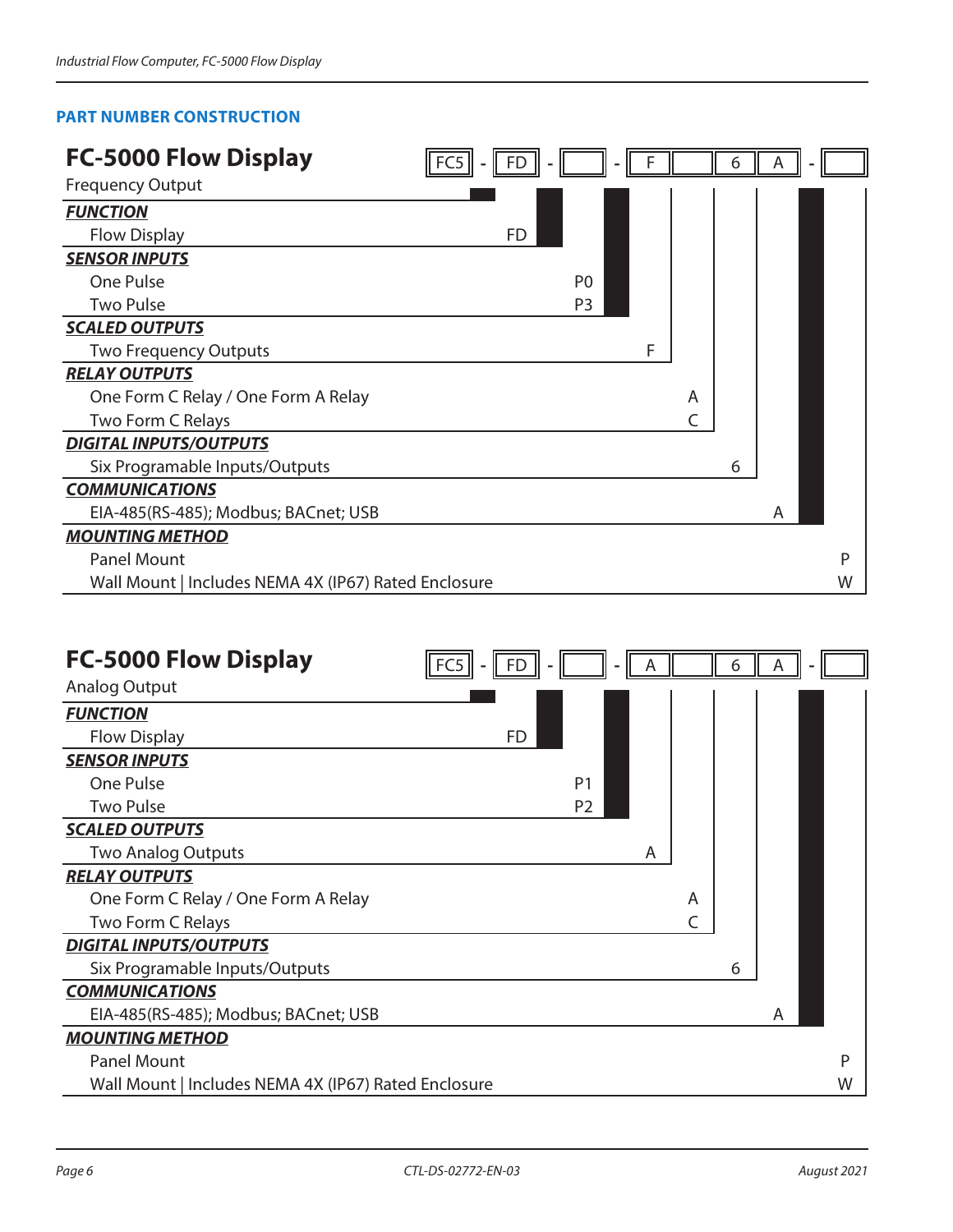#### **INTENTIONAL BLANK PAGE**